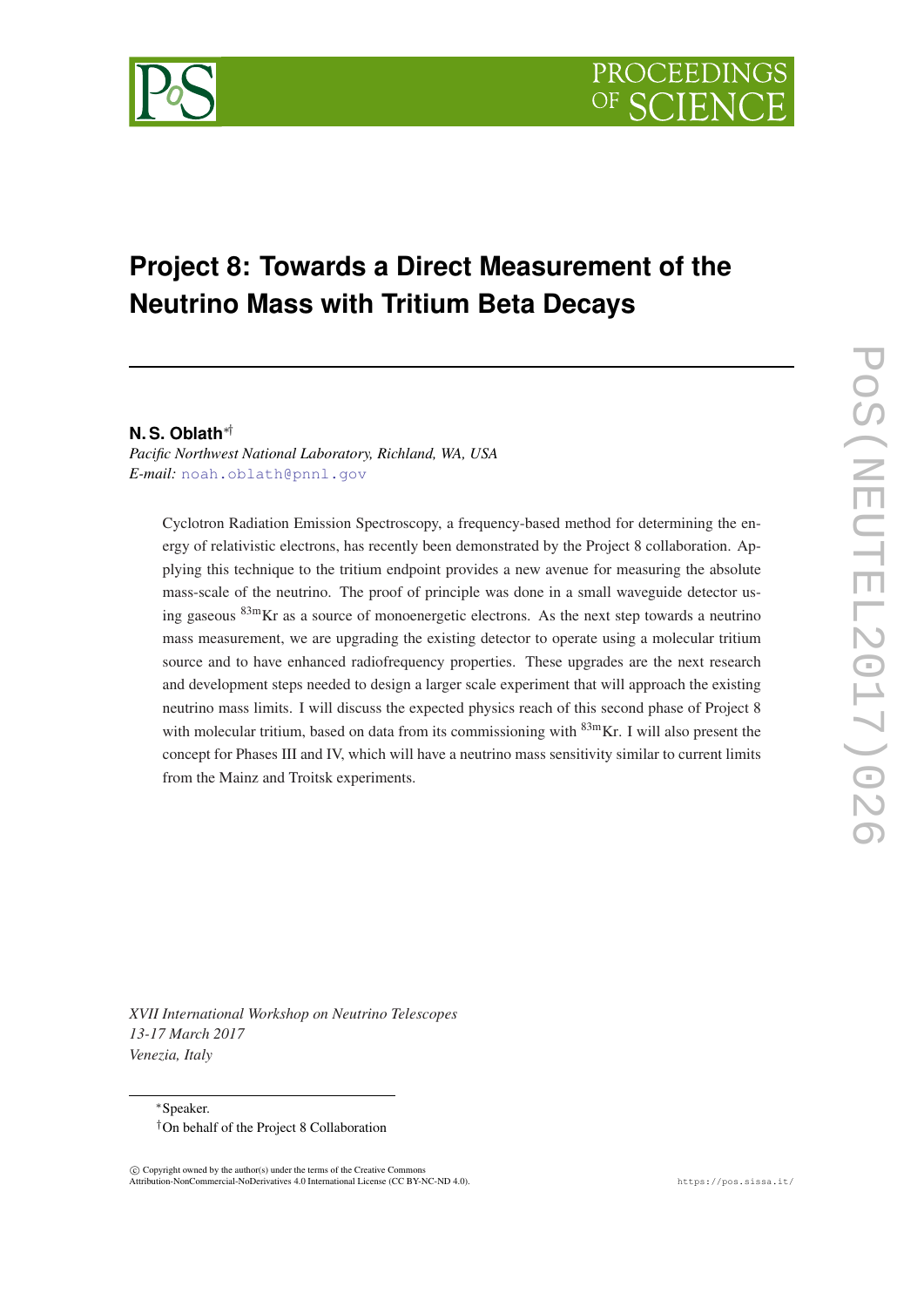#### <span id="page-1-0"></span>1. Neutrino Mass via Tritium Beta Decay

While neutrino oscillation experiments have successfully shown that neutrinos change flavor, and therefore have non-zero mass, the absolute mass scale remains unknown. The simplest way to directly measure the mass of the neutrino is using beta decays. Neutrino mass has an effect on the kinematics of the decay process [[1](#page-9-0)]. While the neutrinos themselves are difficult to measure, the energies of the outgoing electrons can be precisely determined. The neutrino mass can then be inferred from the shape of the electron energy spectrum:

$$
\frac{dN}{dK_e} \propto F(Z, K_e) \cdot p_e \cdot (K_e + m_e) \cdot (E_0 - K_e) \cdot \sum_{i=1}^3 |U_{ei}|^2 \sqrt{(E_0 - K_e)^2 - m_i^2} \cdot \Theta(E_0 - K_e - m_i). \tag{1.1}
$$

The Fermi function,  $F(Z, K_e)$ , takes into account the Coulomb interactions of the electron with the recoiling nucleus; *Z* is the proton number of the final-state nucleus,  $K_e$  is the electron's kinetic energy,  $p_e$  is the electron's momentum,  $E_0$  is the Q-value of the decay, and  $U_{ei}$  are the elements of the PMNS matrix for neutrino mass states *mi*,*i*=1−3. The only dependence on the neutrino mass comes from the phase-space factor. The shape of the spectrum is independent of all other properties of the neutrino, including whether neutrinos are Majorana or Dirac particles.

One technique being used to precisely measure the beta-decay spectrum relies on a spectrometer to precisely select high-energy electrons from tritium decays. The most recent experiments to use this technique are the Mainz [\[2\]](#page-9-0) and Troitsk [[3](#page-9-0)] experiments. They placed similar limits on the neutrino mass:  $m_{\beta y}$  < 2 eV [\[4\]](#page-9-0). KATRIN, the next-generation of spectrometer-type experiments, aims to lower that limit by an order of magnitude, to 200 meV (90% CL) [\[5\]](#page-9-0). KATRIN is currently undergoing commissioning in Karlsruhe, Germany.

The lower limits for the neutrino mass from oscillation experiments ( $\approx$ 10 meV) provide a strong motivation for probing to lower neutrino masses. However, with KATRIN, the technologies used in spectrometer-type tritium experiments have been pushed to their current practical limits. A new technique is needed to push the mass sensitivity lower.

#### 2. A New Technique

The Project 8 collaboration proposes an alternate method of measuring the electron energies that was originally proposed in [\[6\]](#page-9-0): measure the cyclotron radiation emitted by the electrons spiraling around magnetic field lines. This technique is called Cyclotron Radiation Emission Spectroscopy, or CRES. An enclosed volume of tritium is placed in a uniform magnetic field, and as the tritium nuclei decay, the electrons will spiral around the magnetic field lines. The spiraling electrons are being accelerated, and therefore emit cyclotron radiation. The frequency of that radiation is proportional to the magnetic field strength, and inversely proportional to the electron's kinetic energy:

$$
\omega_{\gamma} = \frac{eB}{\gamma m_e} = \frac{\omega_c}{\gamma} \approx \frac{\omega_c}{1 + K_e / (m_e c^2)}.
$$
\n(2.1)

By measuring the frequency of the cyclotron radiation, one can measure the electron's kinetic energy without interfering with the electron itself. The pitch angle,  $\theta$ , is the angle between the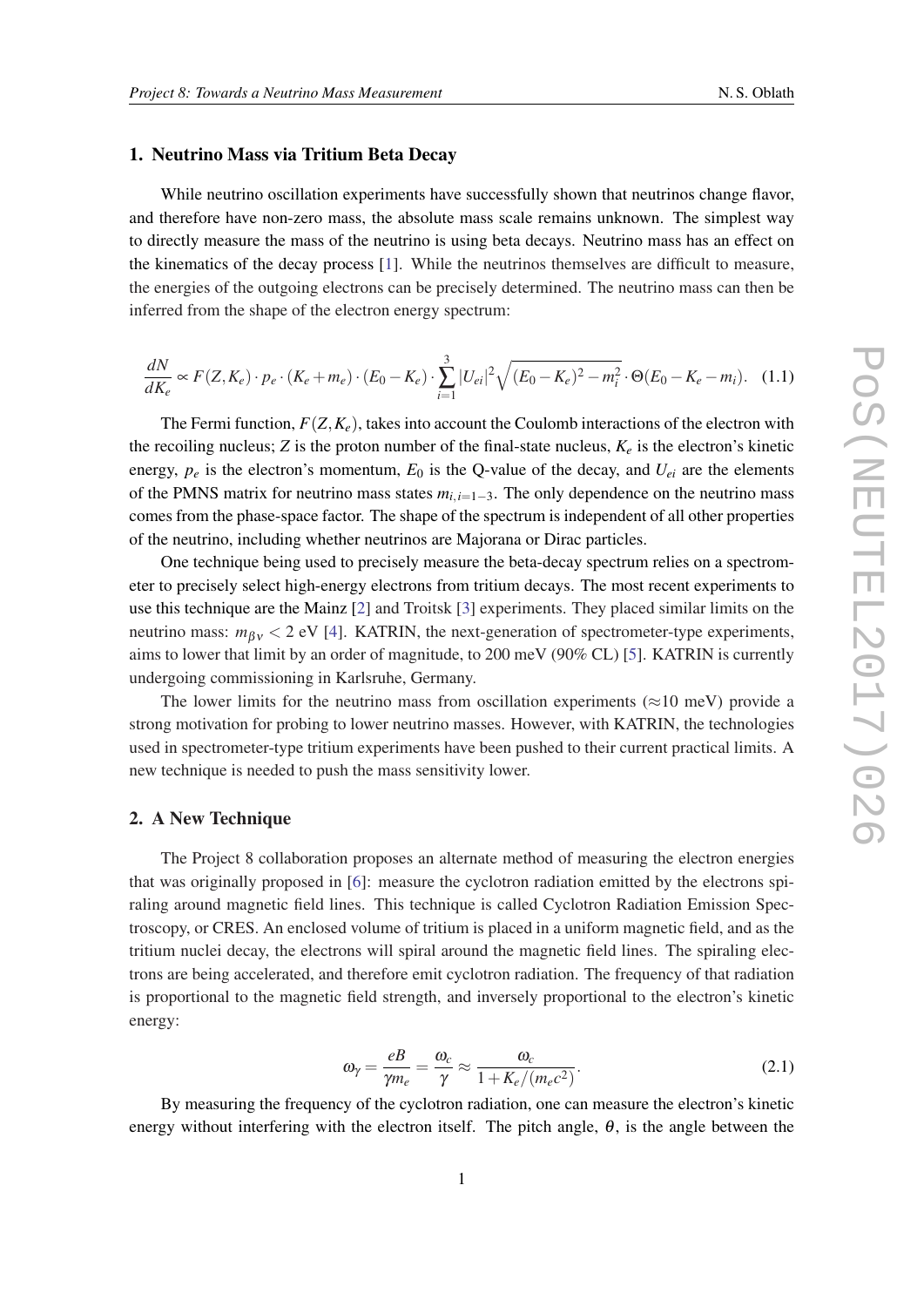electron momentum vector and the magnetic field. Using a 1-T magnetic field, the endpoint of the tritium spectrum (18.6 keV) falls around 26 GHz. The power emitted as cyclotron radiation depends both on the relativistic velocity of the electron,  $\beta$ , and  $\theta$ :

$$
P(\beta,\theta) = \frac{1}{4\pi\epsilon_0} \frac{2q^2 \omega_c^2}{3c} \frac{\beta^2 \sin^2 \theta}{1 - \beta^2}.
$$
 (2.2)

The electrons that radiate the most power will be the easiest to detect. Equation 2.2 shows that the power will be greatest for electrons with  $\theta \approx 90^\circ$ . Conveniently, these electrons also travel the slowest in the direction of the magnetic field, increasing the amount of time they can be observed.

The primary concern for making a precise electron energy measurement is the ability to measure frequency precisely. The desired energy precision is therefore the place to start in considering the requirements for this type of experiment. To achieve the necessary energy precision, ∆*E*, we need to achieve a relative frequency precision of  $\Delta f/f = \Delta E/m_e$ . KATRIN is designed to achieve ∆*E* ≈ 1 eV; for Project 8 to achieve a similar accuracy means that ∆*f* / *f* ≈ 2×10−<sup>6</sup> . This accuracy is reasonable with current technologies. With a 1-T magnetic field,  $\Delta f \approx 52$  kHz at 26 GHz.

The desired frequency accuracy determines for how long we must be able to observe single electrons. To have a frequency resolution of  $\Delta f$ , we must measure each electron for  $t_{\rm min} = 1/\Delta f$ . With the design parameters discussed above, the electrons must be coherently measured for at least 20 µs. The minimum measurement time places constraints on a number of physical parameters of the experiment. The gas density must be low enough that, on average, 18.6 keV electrons can travel for  $t_{\text{min}}$  without scattering. Furthermore, the experiment must be large enough so that the electron can be tracked continuously.

The signal detected for a single electron can be more complicated than the single frequency at which the cyclotron radiation is emitted. In particular, the detected signal can include a Doppler shift due to the velocity of the electron parallel to the magnetic field, a dependence on the electronantenna distance, and effects from the angular dependence of the power distribution of the radiation.

The Project 8 Collaboration is taking a phased approach to developing the technology necessary to turn these cyclotron-radiation signals into a leading-edge neutrino-mass experiment. Phase I was intended to demonstrate that the single-electron cyclotron radiation could be measured, and that those measurements could be used to produce an electron energy spectrum. Phase II, the current phase of operations, is aimed at making the first CRES measurement with a molecular tritium source. Phase III will demonstrate that the technique is physically scalable to sizes that are capable of placing a limit on the neutrino mass competitive with the current limits [\[4\]](#page-9-0). Phase IV is the final planned phase of the experiment, in which we will be able to measure the neutrino mass as low as 40 meV.

### 3. Phase I: CRES Demonstrator

#### 3.1 Apparatus

In the years leading up to 2014 the Project 8 collaboration constructed an apparaturs to demonstrate the CRES technique. The initial goals of the Phase I experiment were to verify that we could detect the cyclotron radiation from a single electron, and then to use such detections to perform a spectroscopic measurement. We used a  $83m$ Kr radioactive source, which emits conversion electrons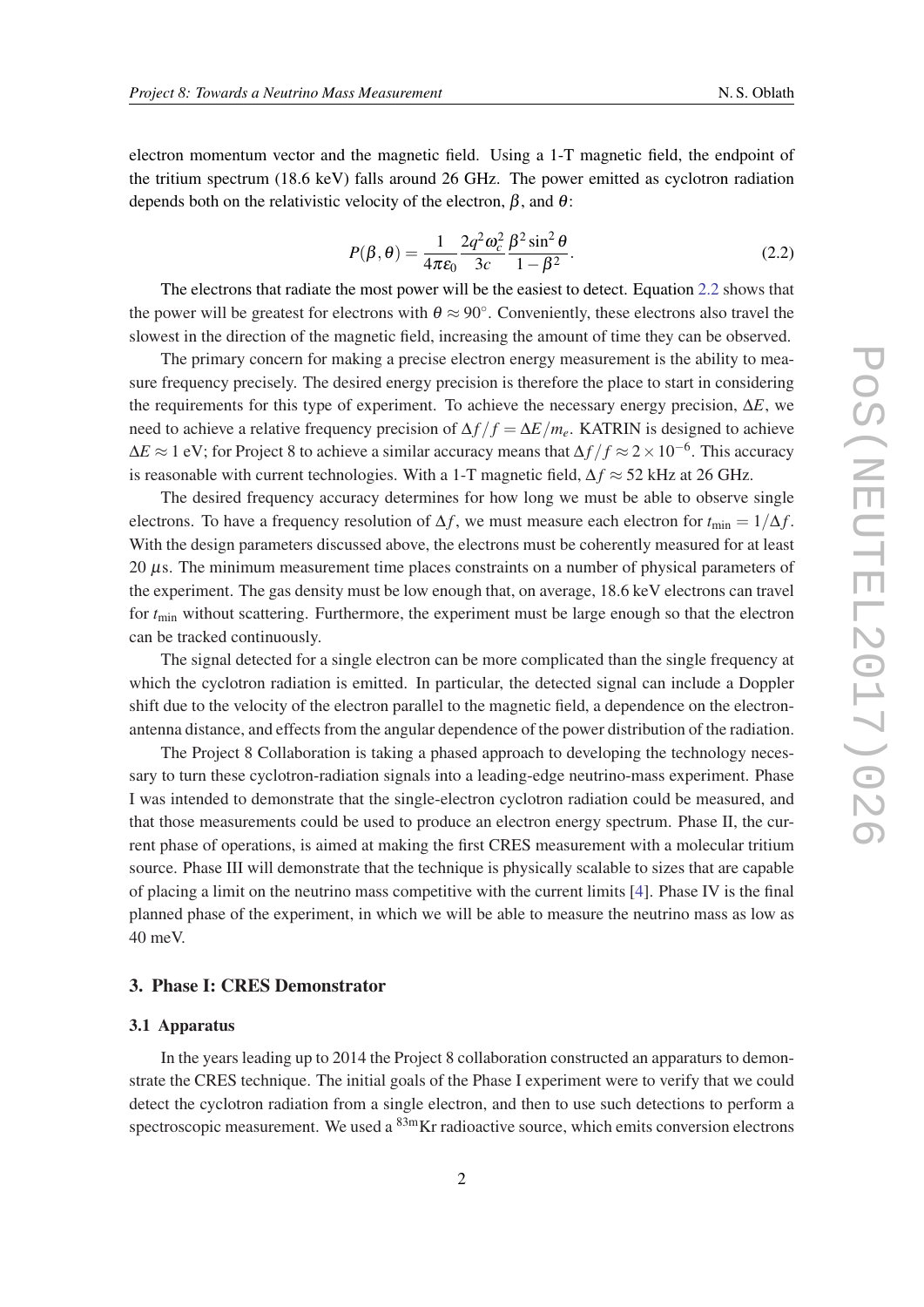with energies of 7, 9, 17.8, 30, and 32 keV and has a half-life of 1.83 hours. The source is a good stand-in for tritium: it is gaseous, emitting the electrons isotropically, and the energy of one of the electron lines is close to the tritium-decay endpoint of 18.6 keV.

Figure 1 shows a diagram of the magnet insert for the experiment, which was located at the University of Washington, in Seattle, WA, USA. A superconducting solenoid provided the 1-T magnetic field. The electrons were trapped in a small ( $\approx 200$ mm<sup>3</sup>) magnetic bottle in the bore of the magnet. The magnetic field from the solenoid trapped the electrons in the horizontal plane; a trapping coil within the bore of the magnet decreased the field slightly in a small volume, trapping the electrons vertically. Whether or not electrons were trapped depended on the depth of the magnetic bottle potential, and the pitch angle of the electrons. Electrons with large pitch angles  $(\theta \ge 85^{\circ})$  would be trapped. Fortunately, these electrons also emitted the most power as cyclotron radiation. Though this angle selection severely limited the number of electrons we detected, it maximized the signal-to-noise ratio for each electron.



**Figure 1:** (left) Schematic diagram of the Phase I experiment. (right) Diagram of the gas cell, rotated  $90^\circ$ with respect to the diagram at left, that is inserted in the solenoid magnet. The gas cell comprised a 5 cm length of WR-42 aluminum waveguide stock. A magnet coil wound around the gas cell provided a small dip in the magnetic field to trap electrons for observation.

The cyclotron radiation coupled to the  $TE_{10}$  mode of the WR-42 waveguide, and was then amplified by two low-noise cryogenic amplifiers. The rectangular cavity of the waveguide also served as the gas cell to contain the  $83m$ Kr gas. Signals from the amplifiers were mixed down to baseband, digitized and written to disk. After the data were recorded, we analyzed it to search for excesses of power as a function of frequency.

#### 3.2 First Observation and Spectroscopy

Figure [2](#page-4-0) shows the first event in our data, collected in the first second of data recorded in 2014. We demonstrated that these events were electrons from  $83m$ Kr decays by showing that they only appeared in the frequency bands we expected for 17.8-, 30-, and 32-keV electrons (7- and 9-keV electrons were initially too low in power to be detected), and that we did not see any if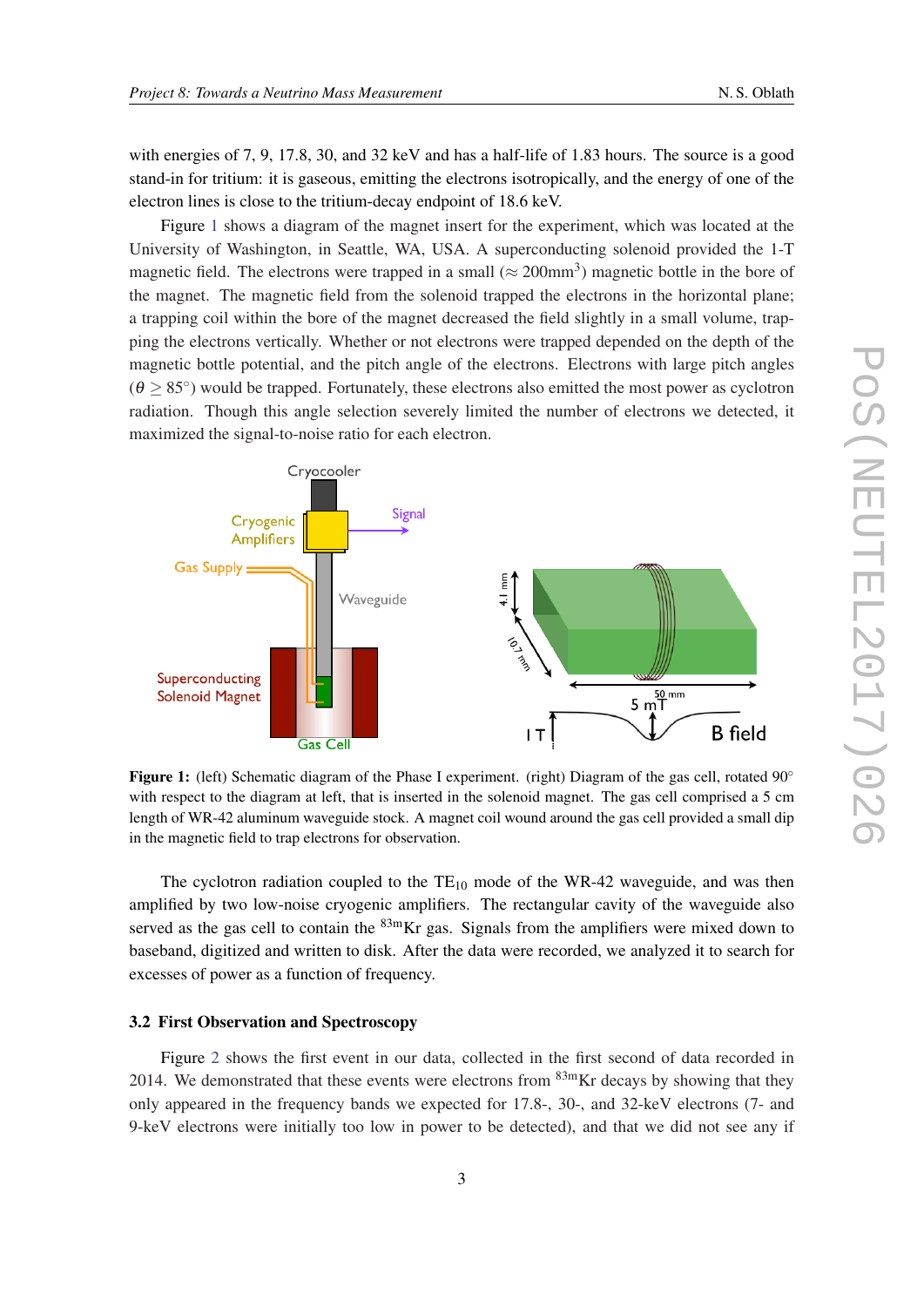<span id="page-4-0"></span>we reversed the polarity of our magnetic trap. This first observation of single-electron cyclotron radiation was published in [\[7\]](#page-10-0).



Figure 2: A spectrogram of the first electron detected with the Phase I apparatus. All of the tracks seen were created by a single electron as it scattered off of gas molecules in the cell. The slope of each track is due to energy loss to cyclotron radiation. Eventually the electron scatters in a way that it is no longer trapped by the magnetic fields.

The spectrogram in Fig. 2 shows several important features that were observed for most events. Perhaps the most obvious feature is that there are multiple "tracks" that follow each other immediately in time, but have significant jumps in frequency. Each set of tracks with one immediately following the other in time are from a single electron that scatters off of gas molecules (hydrogen was the dominant residual gas) and ends up at a new frequency because the energy and pitch-angle change. The onset of trapping is clearly visible as the start of the first line on the left side of the spectrogram. Eventually the electron scatters into a state that is no longer trapped by the magnetic fields, and the tracks in the spectrogram stop.

Another striking feature is that the tracks all slope upwards in frequency as a function of time. The rise in frequency of a single track is due to the electron losing energy to cyclotron radiation as it travels in the magnetic field.

Though each track slopes upwards, and in this spectrogram all of the jumps between tracks go upwards in frequency, there are many examples in our dataset where the jumps between tracks go down in frequency as well. The change in frequency between tracks depends both on the change in energy of the electron when it scatters, and the change in pitch angle. Though the former always results in an electron with lower energy (and therefore higher frequency), the latter can cause the frequency to go up or down.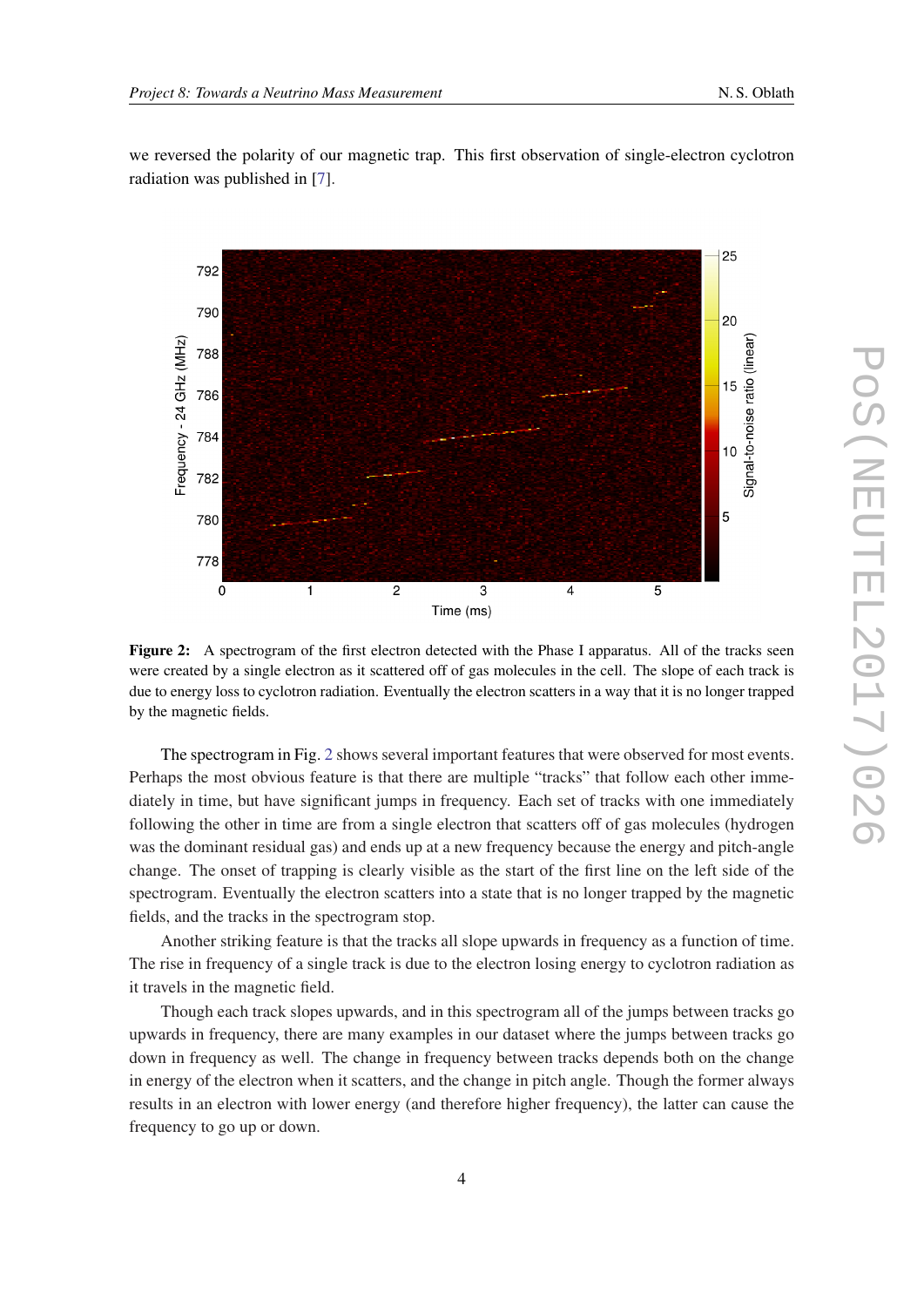After identifying individual electron events, the cyclotron frequency of each was converted to an energy using Eq. [2.1](#page-1-0) (under the approximation that  $\theta = 90^{\circ}$ ), and we can produce a spectrum of the  $83m$ Kr conversion electrons. Figure 3 shows the energy spectrum of  $83m$ Kr, as reported in [\[7\]](#page-10-0). The background spectrum shows the wide view of the 17.8-, 30-, and 32-keV electrons, while the inset zooms in on the set of peaks around 30 keV. The two spectra have different resolutions because the depth of the magnetic trap was different when collecting the two datasets. For the background plot the trap was approximately 3.3 mT deep, and the energy resolution was approximately 100 eV. For the inset spectrum, the trap was approximately 1.6 mT deep, and the energy resolution improved to 10 eV. In a shallower trap the magnetic field is more uniform over the volume of the trap, resulting in an improved energy resolution.



Figure 3: (background) The full <sup>83m</sup>Kr spectrum, including the 17.8 keV, 30 keV, and 32 keV electron peaks. The trap depth for this dataset was  $\approx 3.3$  mT, and the energy resolution was  $\approx 100$  eV. (inset) The spectrum of the peaks around 30 keV, measured with a trap depth of  $\approx$ 1.6 mT, and an energy resolution of  $\approx$ 10 eV. The separation between the 30-keV doublet is 52.8 eV.

### 3.3 Improving the Energy Resolution

We have two main methods of seeking to improve the energy resolution of the spectrometer: change the trap geometry, and remove the dependence of the frequency on pitch angle. For the former, we used an alternate trap geometry called a "bathtub" trap, as is shown in Fig. [4.](#page-6-0) Two magnet coils were used, with their currents reversed relative to the current direction used in the single-coil trap mode. This produces two bumps in the magnetic field, with a flatter region in the middle where the electrons are trapped. There was therefore a larger volume at the center of the trap with a more uniform field, which lead to an improved energy resolution. It had the additional benefit of significantly increasing the volume of the trapping region, which produced a greater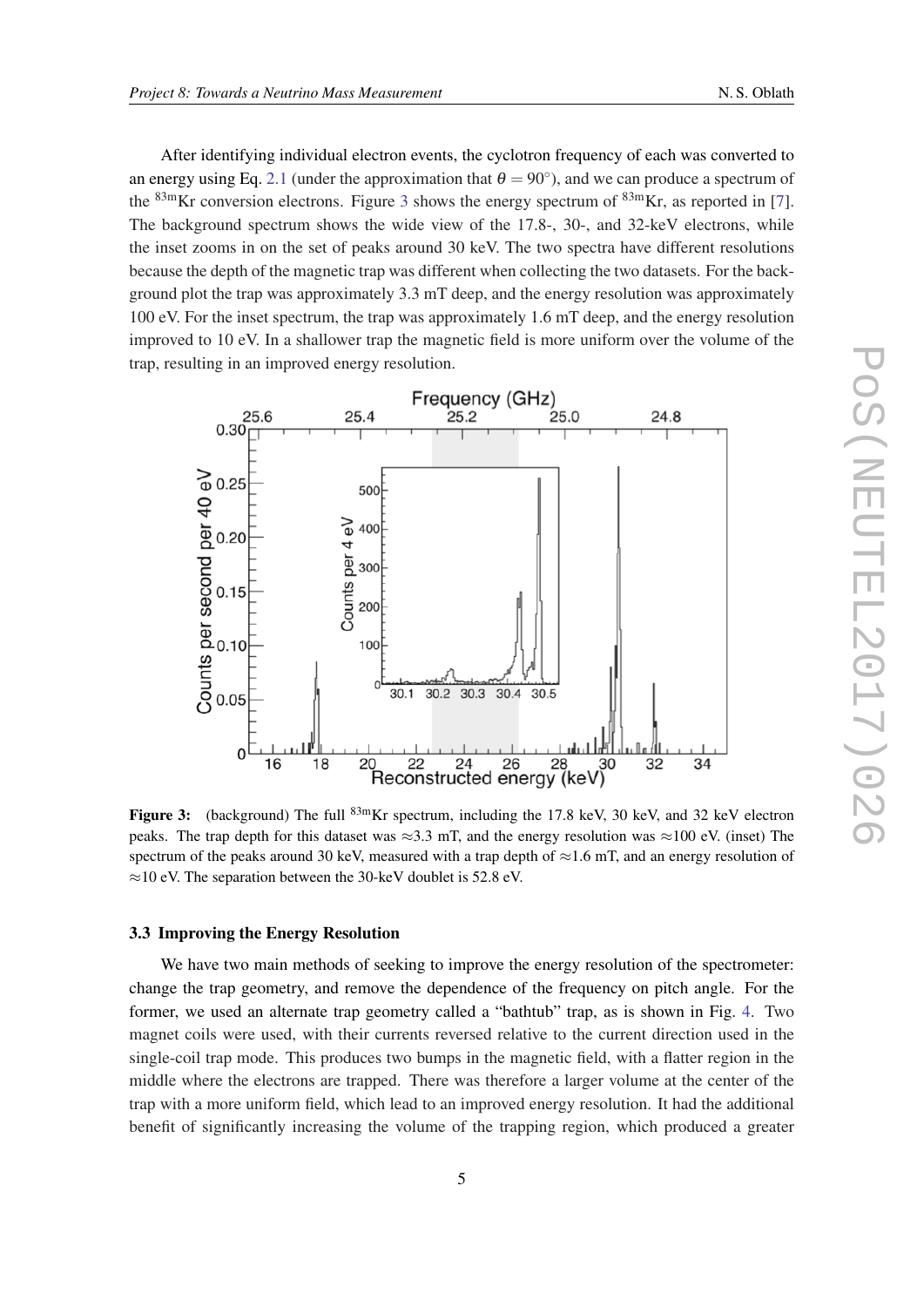<span id="page-6-0"></span>number of electron detections. In [[8\]](#page-10-0) we reported the first  $83m$ Kr measurements with a bathtub trap configuration. The spectra for the 30 keV and 32 keV electrons are shown in Fig. 5, where we measured FWHM resolutions of 3.3 eV and 3.6 eV, respectively.



Figure 4: Diagram of the gas cell using the "bathtub" trap setup. The two side coils are energized, and the center coil is turned off.



Figure 5: Energy spectra for the 30 keV (left) and 32 keV (right) electrons in a "bathtub" trap configuration.

The second method for improving the resolution of our experiment, which is applicable to all phases, is to separate the dependency of the cyclotron radiation on the electron energy from the dependency on the pitch angle. If the only frequency observed is  $\omega_{\gamma}$  from Eq. [2.1,](#page-1-0) the conversion of frequency to energy will always have an extra uncertainty due to the potential variation in pitch angle. However, the axial frequency of the electron, the frequency with which it travels back and forth in the trap in the direction of the magnetic field, depends strongly on the pitch angle. For example, for a certain approximation of the bathtub trap, the axial frequency is:

$$
\omega_a \propto v \left( \frac{a}{\sin \theta} + \frac{4 \sin \theta}{m \cos^2 \theta} \right)^{-1},\tag{3.1}
$$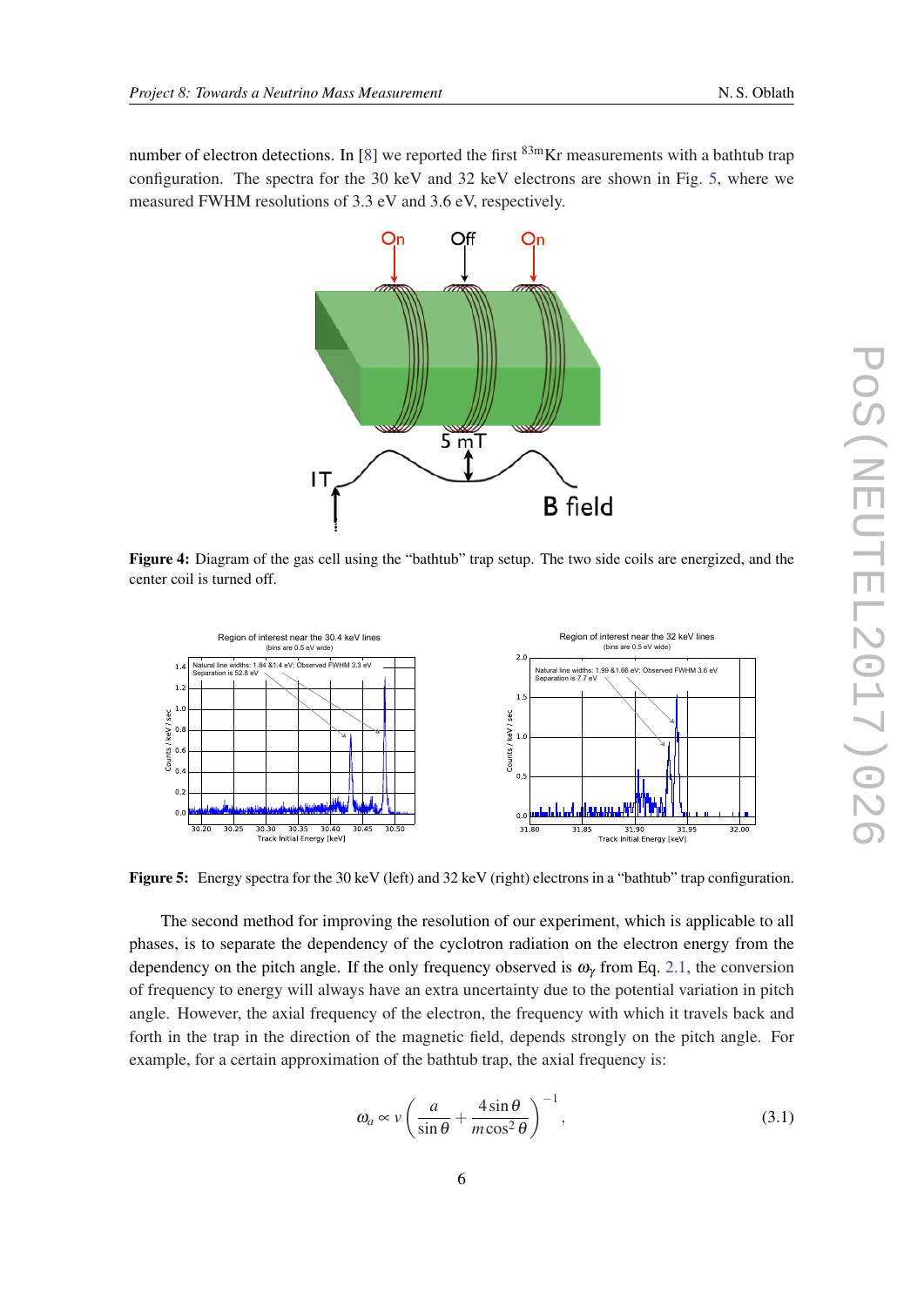where *a* and *m* are characteristics of the trap shape, and  $\nu$  is the speed of the electron. Due to the Doppler effect on the cyclotron radiation, some of the power emitted leaks from the main frequency peak into sidebands separated by factors of  $\omega_a$  from  $\omega_\gamma$ . We observed sidebands in data taken with the Phase I apparatus operating in the bathtub-trap mode. Fig. 6 shows a spectrogram with a central peak starting around 92 MHz, and a pair of sidebands separated by approximately 40 MHz on either side.

With the first observations of sidebands we made a further discovery: many of the sidebands, including those in Fig. 6, oscillate in frequency at roughly 10 kHz. The hypothesis to explain this phenomenon, which is backed up by simulations, is that the trapping coils are tilted very slightly due to the inevitable imperfections in how they were wound, introducing a small asymmetry in shape of the magnetic bottle that traps the electrons: in the cross-sectional plane of the waveguide, on one side the trap will be slightly shorter than on the other side. Electrons move in a wide circle in that plane due to magnetron motion, so they experience the change in trap shape. That change directly affects the axial frequency. Though this effect was not predicted in advance, it serendipitously may allow us to differentiate sideband tracks from central peaks, improving the reliability of our event reconstruction. We are currently developing the analysis tools to take advantage of the information that can be gained from the sidebands.



Figure 6: Spectrogram showing an electron event with three tracks: a central track plus two sidebands. The sidebands have a 10 MHz oscillation that may be due to magnetron motion of the electron in an asymmetric trap.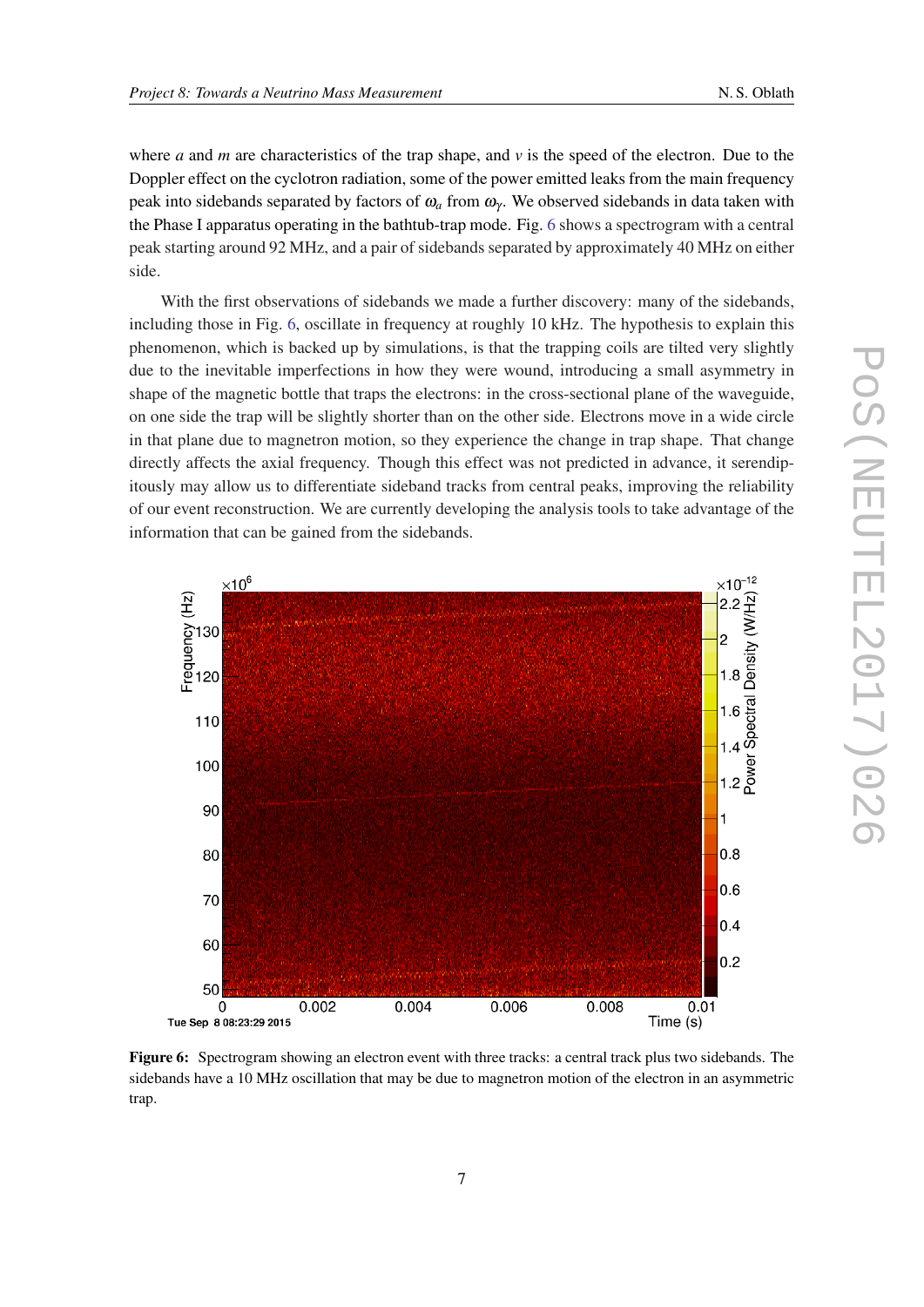### 4. Measuring the Tritium Spectrum

#### 4.1 Phase II: Tritium Demonstrator

The current phase of the Project 8 experiment is aimed at making the first CRES measurement of the tritium beta-decay spectrum. We switched from a rectangular waveguide to a circular waveguide with a 1 cm inner diameter to increase the volume of the gas cell. The length of the cell was also increased to 13 cm, and five trapping coils are wrapped around the waveguide. The increased number of trapping coils allows us to explore a variety of trapping configurations. Other improvements include:

- Electron Spin Resonance (ESR) measurements at each trap coil location that allow us to regularly measure the background field along the length of the gas cell;
- A new data acquisition system using the ROACH2 platform [\[9\]](#page-10-0), which gives us the ability to simultaneously measure three 100 MHz-wide frequency windows;
- A cryogenic isolator that was inserted in the RF chain above the gas cell that significantly reduces the detected thermal noise.

All other major components of the experiment, including the superconducting magnet and cryogenic amplifiers, remained the same. We are currently operating the Phase II apparatus with a  $83m$ Kr source as we work to fully understand the data before switching to a tritium source.

#### 4.2 Phase III: A Scalable Experiment

The third phase of Project 8 will include the first limit placed on the neutrino mass. We aim to place the same limit as the Mainz and Troitsk experiments, around  $2 \text{ eV}$ [\[2,](#page-9-0) [3\]](#page-9-0). In any tritiumendpoint neutrino mass experiment the source volume is a key factor in determining how many electrons near the endpoint will be produced: the fraction of electrons in the last 10 eV of the spectrum is approximately  $3 \times 10^{-10}$ . The primary goal of Phase III of Project 8 is to create an apparatus that can be easily scaled to larger volumes. In Phases I and II, the gas volume was limited to the inside of a small waveguide. It would difficult to scale such a system to the  $\sim$ 100 m<sup>3</sup> volume we need for Phase IV. Instead, we will move to a larger magnet, and a configuration with an array of antennas that sit outside the gas volume as shown in Fig. [7](#page-9-0) (left). The free-space radiation from the electrons is detected by a ring array of antennas. This apparatus will observe a gas volume of approximately 200  $\text{cm}^3$ , and be placed inside of an MRI magnet.

Digital beam-forming will be used to spatially locate electrons within the fiducial volume of the tritium source: by adjusting the relative phases between the individual antenna signals the array can be focused on different locations in the cross section of the source volume. Fig. [7](#page-9-0) shows the focus on the cylindrical axis (left) and 4 cm off-center (right).

#### 4.3 Phase IV: Atomic Tritium

Phase IV is the final planned stage of the Project 8 experiment. This apparatus will be capable of measuring the neutrino mass down to 40 meV. The most important change from Phase III is the switch to an atomic tritium source. With molecular tritium the ultimate achievable resolution is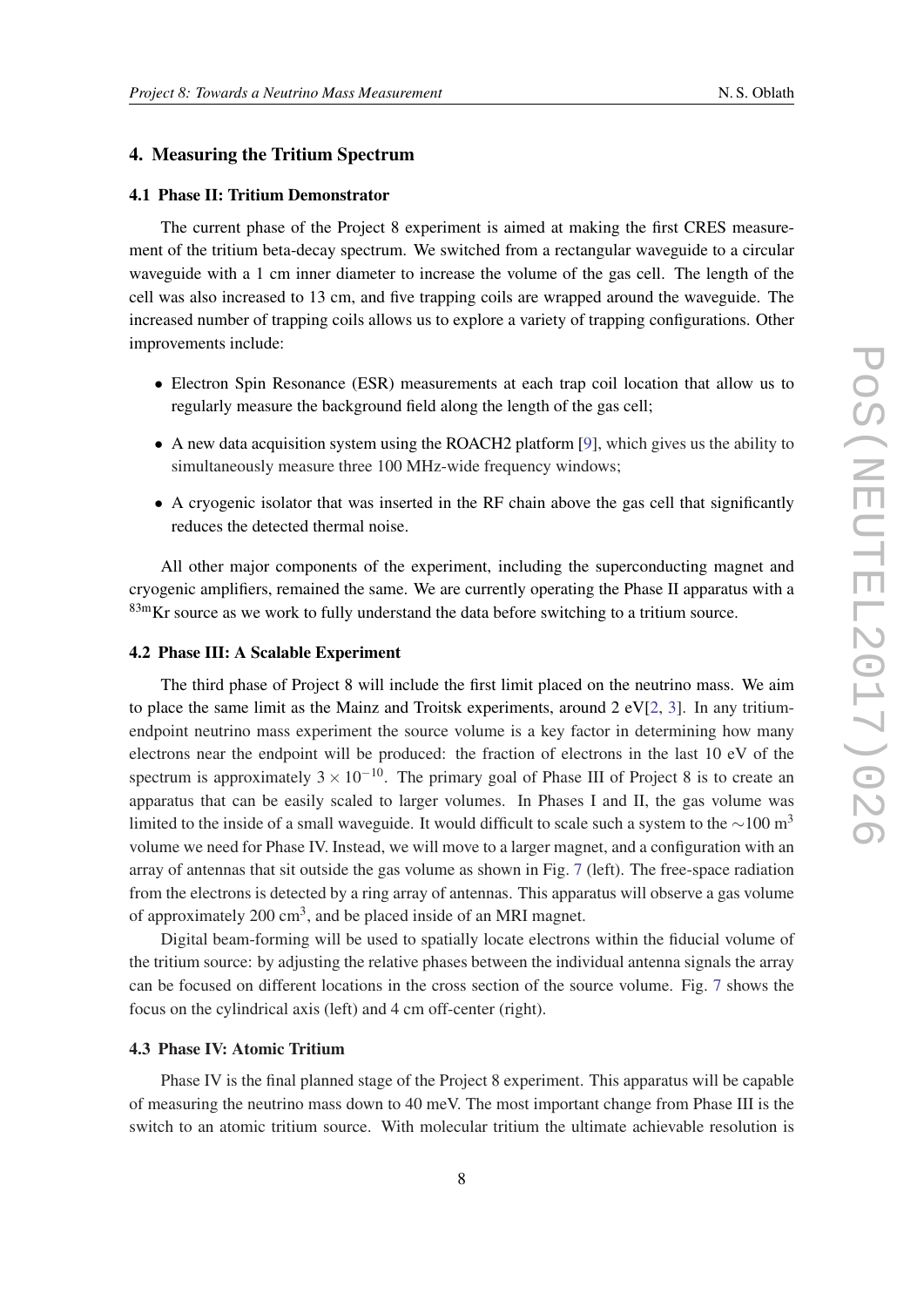<span id="page-9-0"></span>

Figure 7: Simulations of a 48-element circular antenna array with the focal region shown in the vertical and horizontal cut planes (left) and the orthogonal projection (right). The focal region is moved by changing the relative phases of the signals from the antennas, and is shown both on the cylindrical axis (left) and 4 cm below the axis (right).

limited to 100 meV by the vibrational and rotational final states of the  ${}^{3}HeT^{+}$  molecule. By using atomic tritium we can surpass that limitation. The ultimate limit to the resolution for an atomic tritium experiment is estimated to be a result of the magnetic field uncertainty,  $\Delta B/B \sim 10^{-7}$ . To achieve the statistical precision necessary for a 40 meV measurement we will use a gas volume of roughly  $100 \text{ m}^3$ .

# 5. Summary

The Project 8 experiment is a staged approach to using Cyclotron Radiation Emission Spectroscopy (CRES) to measure the neutrino mass. With Phase I we made the first measurement of single-electron cyclotron radiation, and demonstrated the ability of the CRES technique to resolve the peaks of the  $83mKr$  spectrum with ∼1 eV resolution. In Phase II, currently underway, we will switch to a molecular tritium source and measure the tritium beta-decay energy spectrum. With Phase III we will scale up the volume of the experiment and switch to a new antenna configuration. We will place a limit on the neutrino mass at the level of the Mainz and Troitsk experiments, around 2 eV. Phase IV will be the final phase of the experiment, where we will be able to place a limit on the neutrino mass at ∼40 meV with an atomic tritium source.

## References

- [1] See, for example, E. W. Otten and C. Weinheimer, Rept. Prog. Phys. **71**, 086201 (2008).
- [2] C. Weinheimer, *et al.*, Phys. Lett. **B460**, 219 (1999).
- [3] Troitsk Collaboration, Phys. Lett. **B460**, 227 (1999).
- [4] C. Patrignani, *et al.* (Particle Data Group), Chin. Phys. C, 40, 10001 (2016) and 2017 update.
- [5] KATRIN Collaboration,  $arXiv:hep-ex/0109033$ , (2001).
- [6] B. Monreal and J. A. Formaggio, Phys. Rev. **D80**, 051301 (2009).